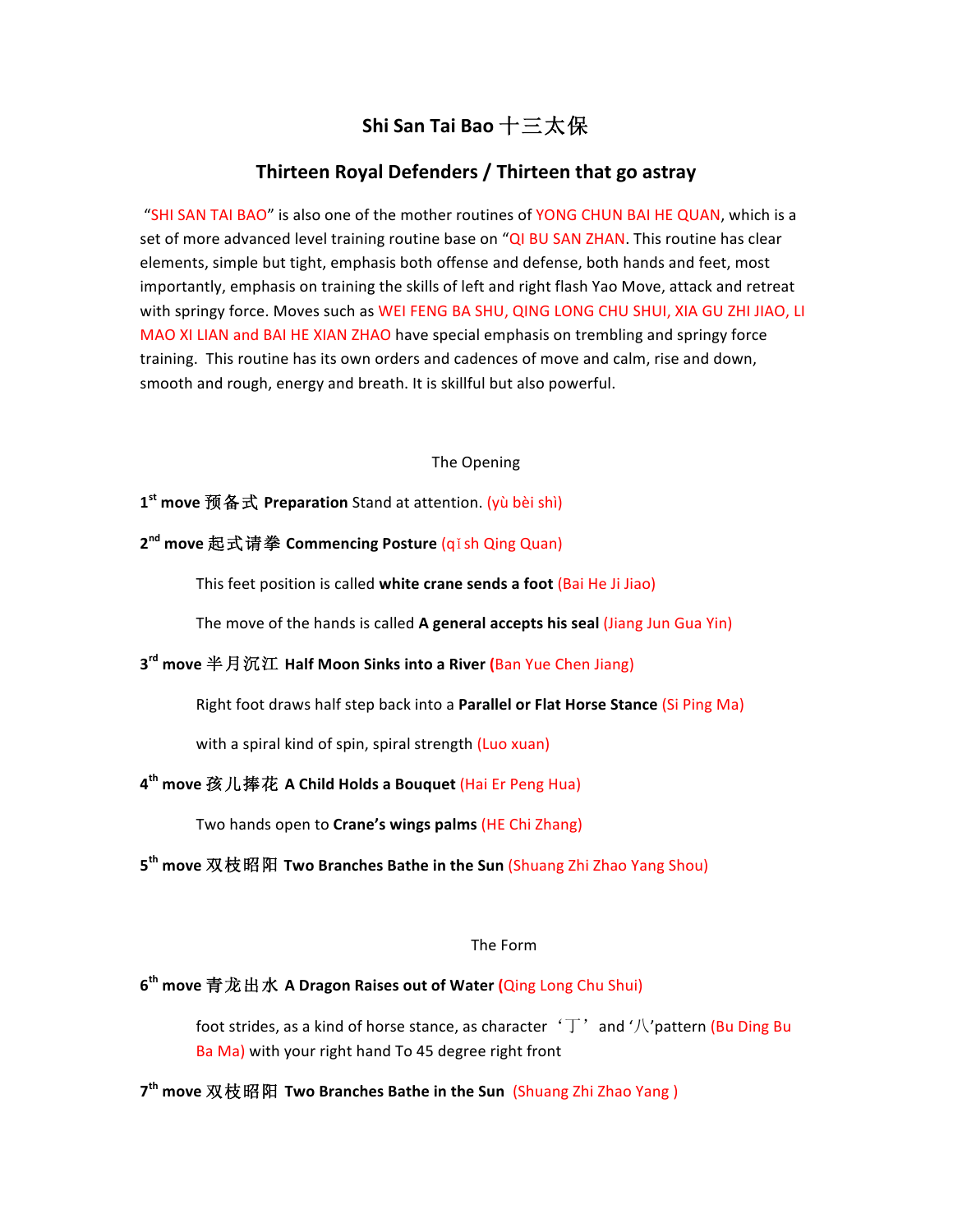**8th move** 双龙探海 **Two Dragons Dive into the Sea (**Shuang Long Tan Hai) **9th move** 双枝昭阳 **Two Branches Bathe in the Sun** (Shuang Zhi Zhao Yang ) 10<sup>th</sup> move 拨水求鱼 stir water to get fish (Bo Shui Qiu Yu) Right palm outside, left palm inside, palms face down **11th move** 白鹤冲天 **white crane soars into clouds (bái hè chōng tiān) 12<sup>th</sup> move 昭阳散弹 white crane presents its claw (Bai he xian zhao)** This is also called **Zhao Yang hands make attack with springy force (ZHAO YANG SAN TAN)** 

**13th move** 青龙出水 **A Dragon Raises out of Water (**Qing Long Chu Shui)

14<sup>th</sup> move 双枝昭阳 Two Branches Bathe in the Sun (Shuang Zhi Zhao Yang)

**15th move** 双龙探海 **Two Dragons Dive into the Sea (**Shuang Long Tan Hai)

**16<sup>th</sup> move** 双枝昭阳 Two Branches Bathe in the Sun (Shuang Zhi Zhao Yang)

**17th move** 拨水求鱼 **stir water to get fish (**Bo Shui Qiu Yu)

18<sup>th</sup> move 白鹤冲天 white crane soars into clouds (Bai He Chong Tian)

**19<sup>th</sup> move 昭阳散弹 white crane presents its claw (Bai he xian zhao)** 

This is also called **Zhao Yang hands make attack with springy force** (ZHAO YANG SAN TAN)

**20th move** 青龙出水 **A Dragon Raises out of Water (**Qing Long Chu Shui)

**21<sup>st</sup> move** 双枝昭阳 Two Branches Bathe in the Sun (Shuang Zhi Zhao Yang)

**22nd move** 双龙探海 **Two Dragons Dive into the Sea (**Shuang Long Tan Hai)

**23rd move 双枝昭阳 Two Branches Bathe in the Sun (Shuang Zhi Zhao Yang)** 

**24th move** 拨水求鱼 **stir water to get fish (**Bo Shui Qiu Yu)

**25<sup>th</sup> move** 白鹤冲天 white crane soars into clouds (Bai He Chong Tian)

**26<sup>th</sup> move 昭阳散弹 white crane presents its claw (Bai he xian zhao)** 

This is also called **Zhao Yang hands make attack with springy force (ZHAO YANG SAN TAN)** 

**27th move** 青龙出水 **A Dragon Raises out of Water (**Qing Long Chu Shui)

**28th move** 青龙出水 **A Dragon Raises out of Water (**Qing Long Chu Shui)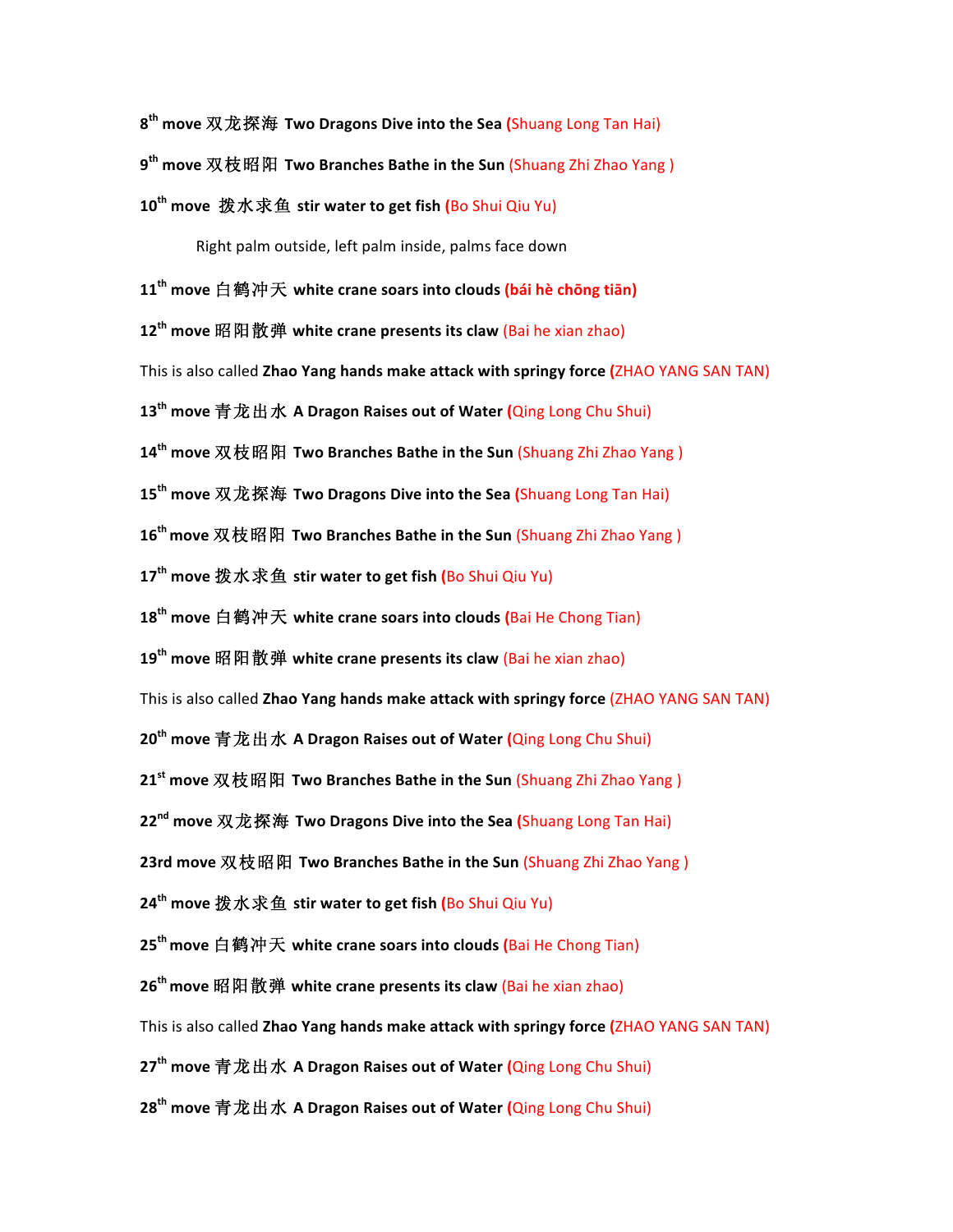### **29th move** 青龙出水 **A Dragon Raises out of Water (**Qing Long Chu Shui)

foot strides, as a kind of horse stance, as character  $\Delta$   $\Box$  and  $\Delta$  ' $\Box$  attern (Bu Ding Bu Ba Ma) These 3 movements backwards are also called Yao Man Men

- **30th move** 玷鞋出线 **Pull out the thread when she makes the shoes (**Dian Xie Chu Xian)
- **31<sup>st</sup> move** 白鹤剪翼 white crane folding its wings (Bai He Jian Yi)
- 32<sup>nd</sup> move 虾蛄掷脚 A Lobster Hurls its Claws (xiā gū zhì jiǎo)
- **33<sup>rd</sup> move** 白鹤摇胛 white crane shakes its shoulder blades (do Zuo Yao Ge)
- **34<sup>th</sup> move 锦盘摇珠 shake the pearls on a silky surface tray (jin pán yáo zhū)**
- **35<sup>th</sup> move** 白鹤扇胛 white crane folds its shoulder blade (Bai He Shan Jia)
- **36<sup>th</sup> move** 白鹤弹翅 white crane flicks its wings (bái hè dàn chì)
- **37th move** 霸王开弓 **a tyrant draws a bow** (Ba Wang Kai gong)
- **38<sup>th</sup> move** 白鹤盖膊 a white crane's primary wing covers down (bái hè gài bó)
- **39th move** 白鹤扑翼 **white crane swats its wings** (Bai He Sao Chi)
- **40th move** 青龙出水 **A Dragon rolls into Water (**QING LONG GUN SHUI)
- **41.微风拔树 Light breeze uproots a tree (wēi fēng bá shù)**
- **42<sup>nd</sup> move 双枝昭阳 Two Branches Bathe in the Sun (Shuang Zhi Zhao Yang)**
- **43<sup>rd</sup> move 双龙探海 Two Dragons Dive into the Sea (Shuang Long Tan Hai)**
- **44<sup>th</sup> move 双枝昭阳 Two Branches Bathe in the Sun (Shuang Zhi Zhao Yang)**
- **45<sup>th</sup> move 拨水求鱼 stir water to get fish (BO SHUI QIU YU)**
- **46<sup>th</sup> moves** 白鹤冲天 white crane soars into clouds (Bai He Chong Tian)
- **47<sup>th</sup> moves 昭阳散弹 white crane presents its claw (Bai he xian zhao)**
- This is also called **Zhao Yang hands make attack with springy force (ZHAO YANG SAN TAN)**
- **48th move** 霸王开弓 **a tyrant draws a bow** (Ba Wang Kai Gong)

then hit down, white crane's primary wing covers down (bai he gai bo)

**49th move** 白鹤扫翅 **white crane flaps its wings (**Bai He Sao Chi)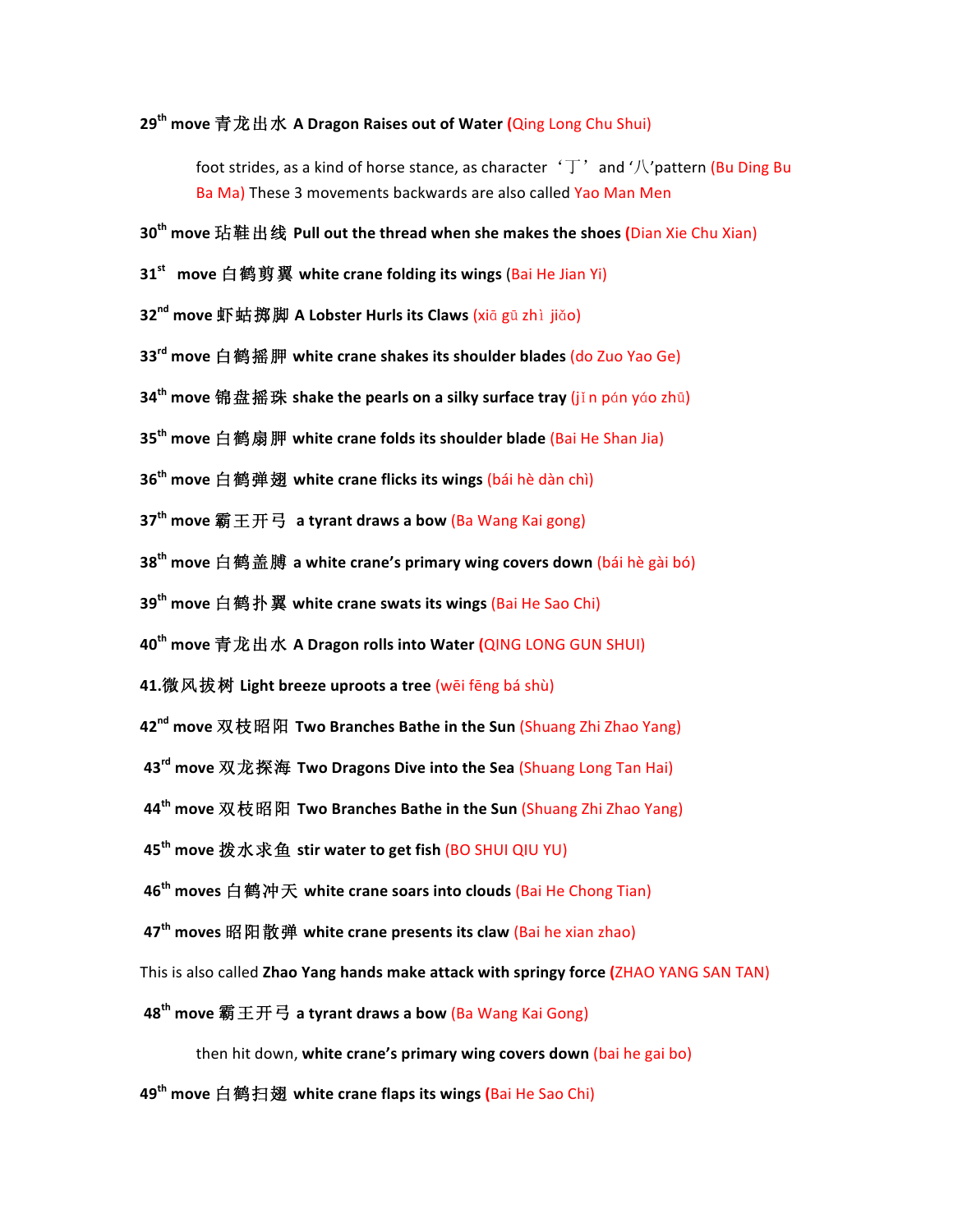**50th move** 青龙滚水 **a dragon rolls into water (**QING LONG GUN SHUI)

**51<sup>st</sup> move 走马回枪 wheel the horse and stab the spear backward (zǒu mǎ huí qiāng)** Poses as the Plough points up (KUI XING TI DOU)

Hands pose as **one finger palm** (Dan Zhi Shou)

**52nd move** 青龙出水 **A Dragon Raises out of Water (**Qing Long Chu Shui)

**53rd move** 狸猫洗脸 **A Raccoon Washes its Face** (lí māo xǐ liǎn)

**which includes white crane presents its claw (Bai he xian zhao)** 

### The Closing

### **54<sup>th</sup> move** 收式请拳 closing form, (Qing Quan)

This feet position is called white crane sends a foot (Bai He Ji Jiao) The move of the hands is called A general accepts his seal (Jiang Jun Gua Yin) **55<sup>th</sup> move** 半月沉江 Half Moon Sinks into a River (bàn yuè chén jiāng) **56th move** 收式 **closing form** (shōu shì)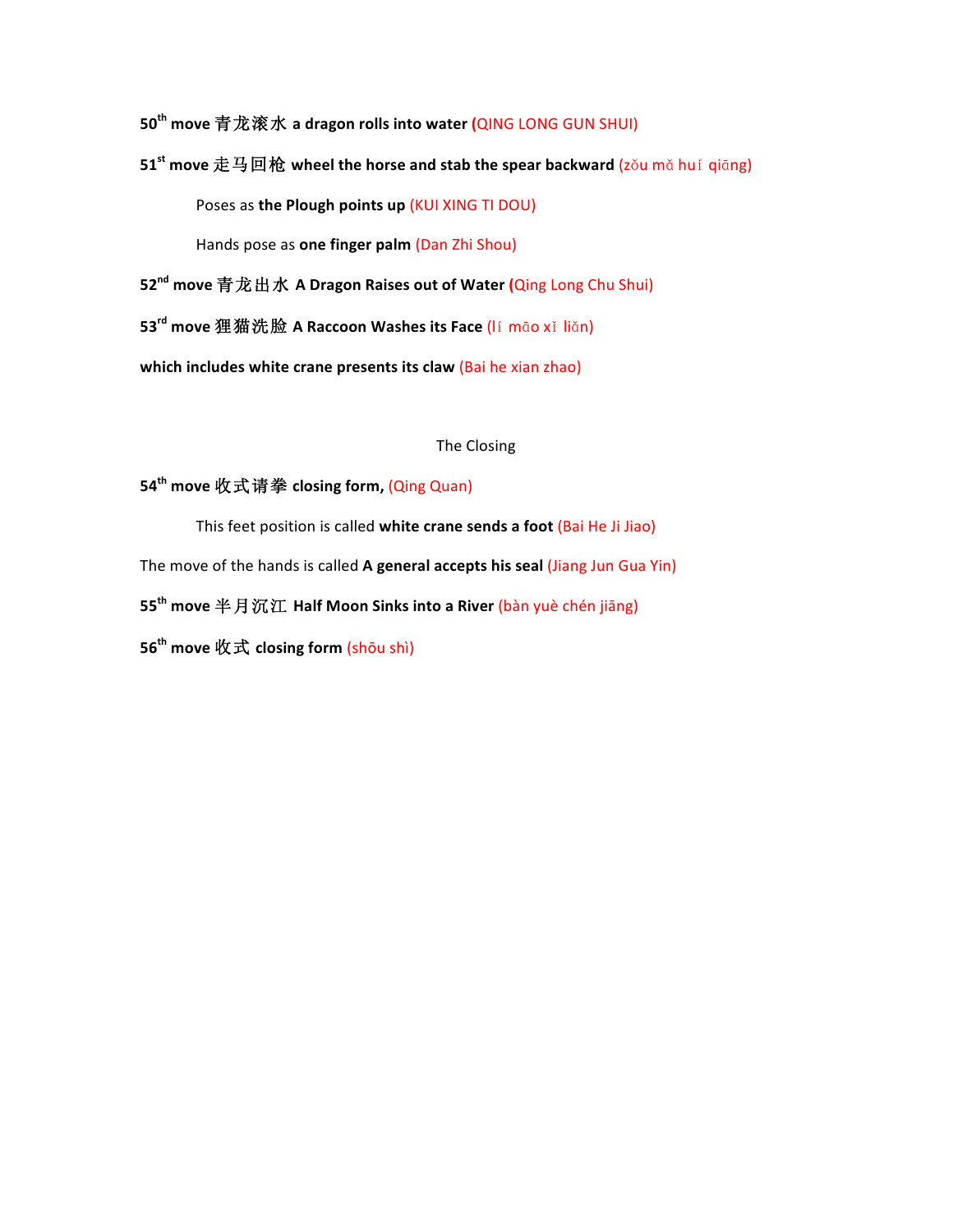**Chapter One**

1.预备式 yù bèi shì **2.**起式请拳 **q**ǐ **sh**ì **Qing qu**á**n 3.**半月沉江 **bàn yuè chén jiāng** 

4.孩儿捧花 hái ér pěng huā

**5.**双枝昭阳 **shuāng zhī zhāo yang**

**Chapter Two**

**6.**青龙出水 **q**ī**ng l**ó**ng ch**ū **shu**ǐ

**7.**双枝昭阳 **shuāng zhī zhāo yáng** 

**8.双龙探海 shuāng lóng tàn hǎi** 

**9.双枝昭阳 shuāng zhī zhāo yáng** 

**10.**拨水求鱼 **b**ō **shu**ǐ **qi**ú **y**ú

11.白鹤冲天 bái hè chōng tiān

**12.**昭阳散弹 **zhāo yáng sàn tan**

#### **Chapter 3**

13.青龙出水 qīng lóng chū shuǐ

14. 双枝昭阳 shuāng zhī zhāo yáng

15.双龙探海 shuāng lóng tàn hǎi

16.双枝昭阳 shuāng zhī zhāo yáng

**17.**拨水求鱼 bō shuǐ qiú yú

18.白鹤冲天 bái hè chōng tiān

19.昭阳散弹 zhāo yáng sàn dàn

#### **Chapter 4**

**20.青龙出水 qīng lóng chū shuǐ** 

21. 双枝昭阳 shuāng zhī zhāo yáng

22.双龙探海 shuāng lóng tàn hǎi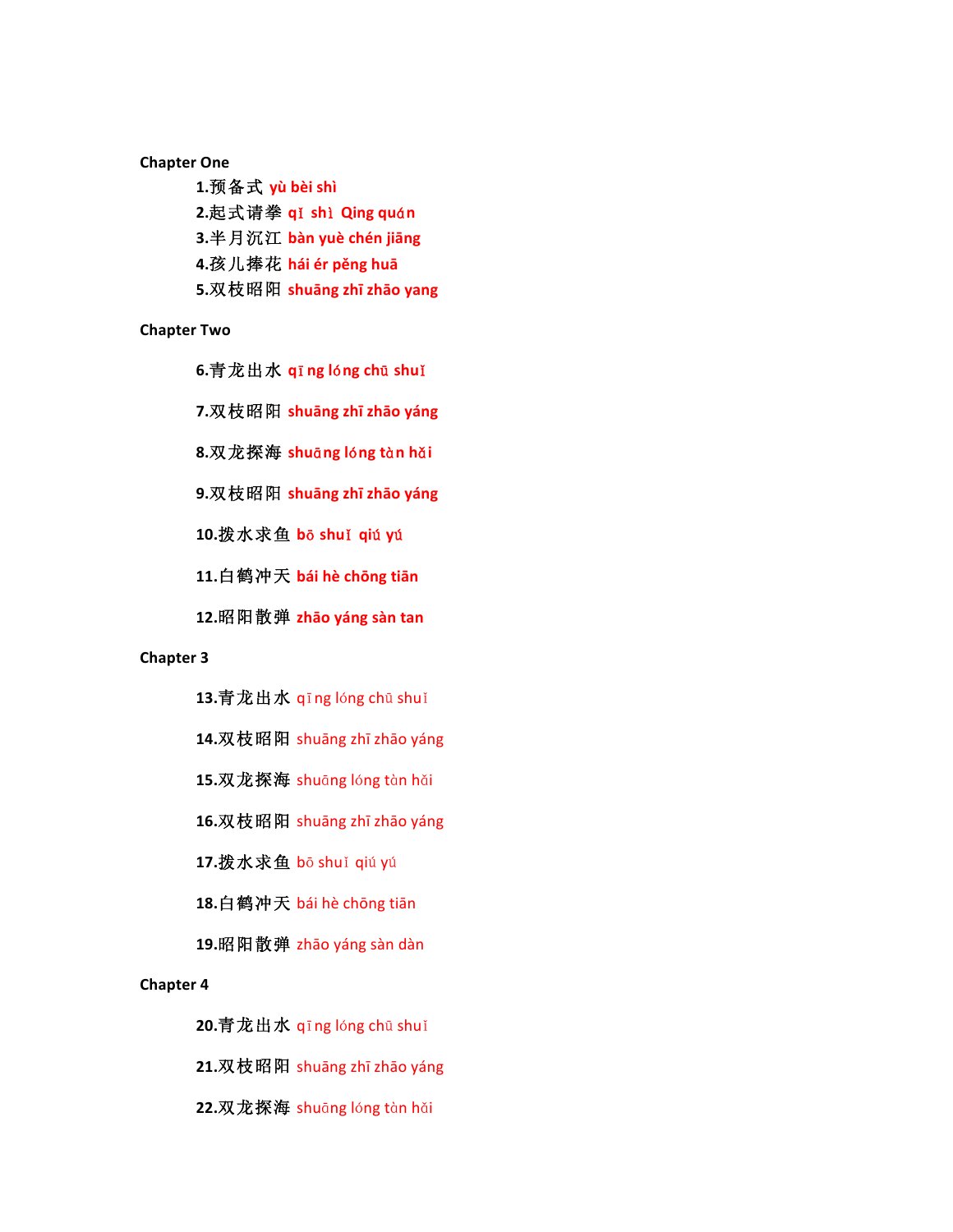- 23. 双枝昭阳 shuāng zhī zhāo yáng
- **24.**拨水求鱼 bō shuǐ qiú yú
- 25.白鹤冲天 bái hè chōng tiān
- **26.**昭阳散弹 zhāo yáng sàn dàn

**Chapter 5** 

- **27.**青龙出水 **q**ī**ng l**ó**ng ch**ū **shu**ǐ
- **28.青龙出水 qī ng lóng chū shuǐ**
- **29.青龙出水 qī ng lóng chū shuǐ**
- **30.**玷鞋出线 **diàn xié chū xiàn**
- **31.**白鹤剪翼 **b**á**i h**è **ji**ǎ**n y**ì
- **32.**虾蛄掷脚 **xi**ā **g**ū **zh**ì **ji**ǎ**o**
- 33.白鹤摇胛 **b**ái hè yáo jiǎ
- **34.**锦盘摇珠 **j**ǐ**n p**á**n y**á**o zh**ū
- **35.**白鹤扇胛 **b**á**i h**è **sh**à**n ji**ǎ
- 36.白鹤弹翅 bái hè dàn chì
- **37.**霸王开弓 **bà wáng kāi gōng**
- 38.白鹤盖膊 **bái hè gài bó**
- **39.白鹤扑翼 bái hè pū yì**